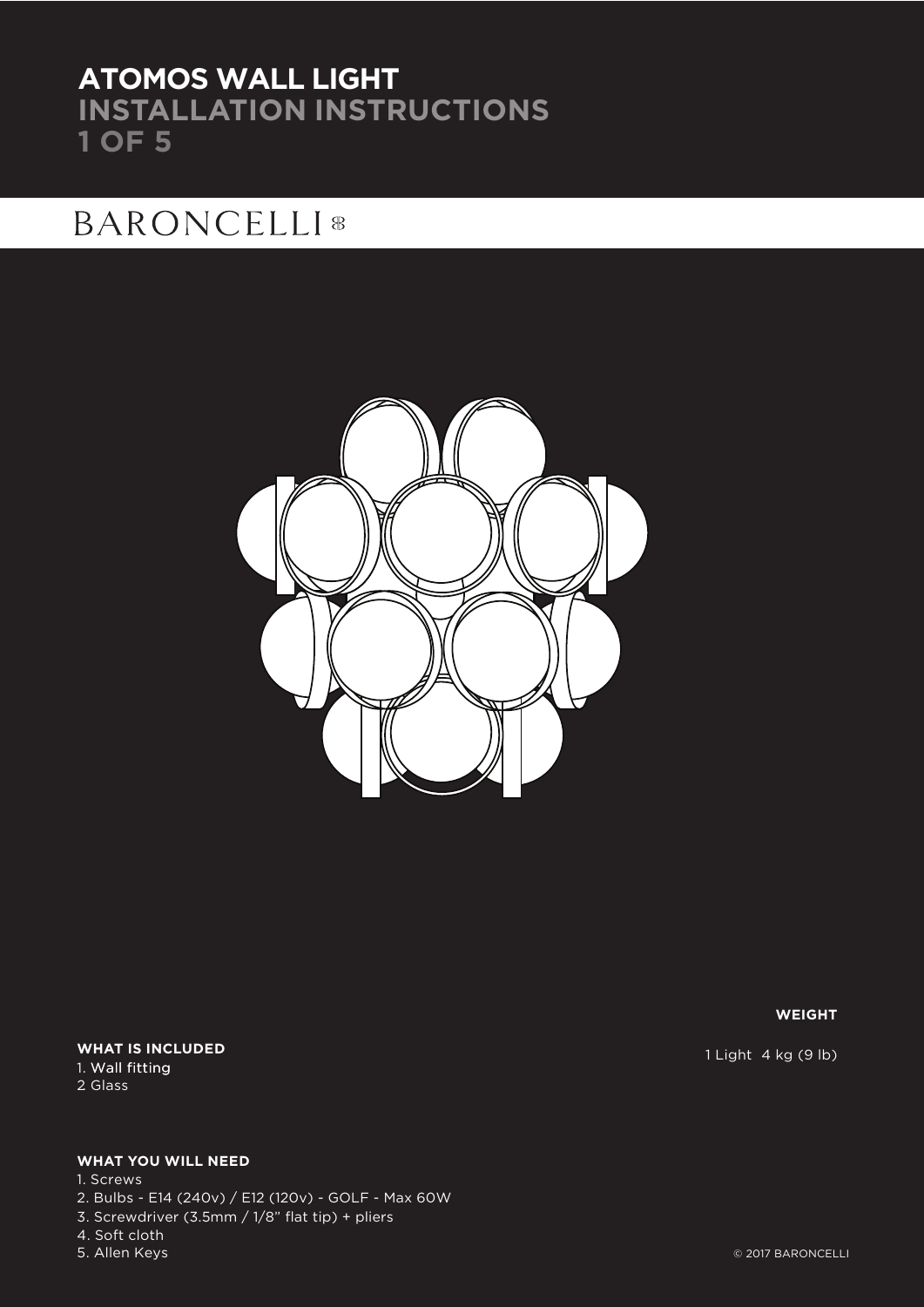## **ATOMOS WALL LIGHT INSTALLATION INSTRUCTIONS 2OF 5**

# **BARONCELLI**<sup>8</sup>



### **STEP 1** Remove the case cover from the frame.



### **STEP 2**

Fix wall plate to wall surface. Fixing should be suitable to hold the required weight. Pass cable through central hole for the electrical connection.

NOTE: SCREWS ARE NOT SUPPLIED



### **\*ENSURE ANY ELECTRICAL WORK IS CARRIED OUT BY A QUALIFIED ELECTRICIAN\***

**STEP 3** Make electrical connection.



**NOTE: 120V REQUIRE E12 AND 240V REQUIRE E14 (MAX 60W)** 

**STEP 4** Insert bulb and connect to test electrics.

MURANO | NEW YORK | LONDON BARONCELLI.COM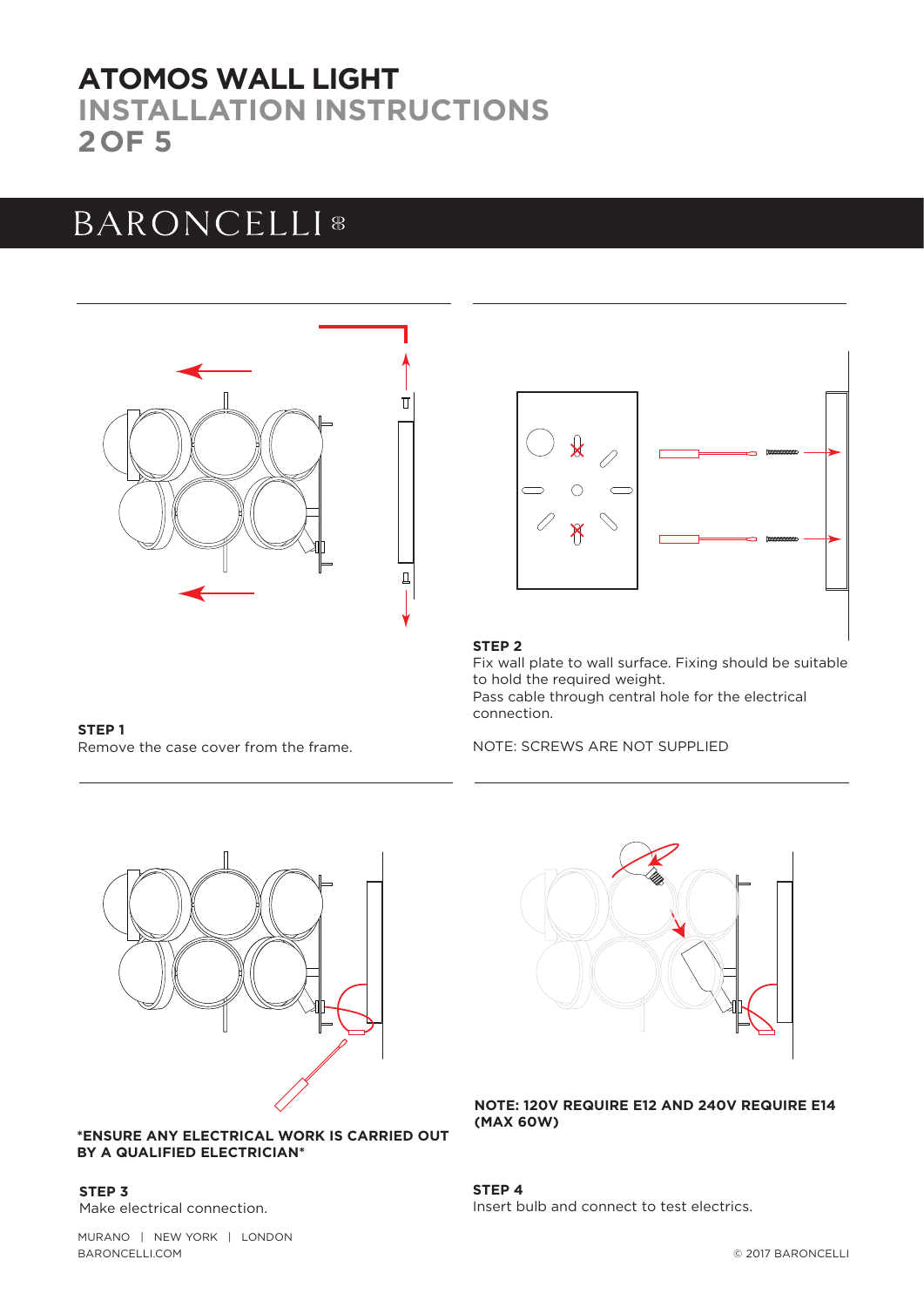## **INSTALLATION INSTRUCTIONS 3OF 5 ATOMOS WALL LIGHT**

# BARONCELLI<sup>8</sup>





**STEP 5** Replace cover plate, secure using side screws.

### **STEP 6**

Attach the top and bottom elements to the frame. Secure in place using side screws.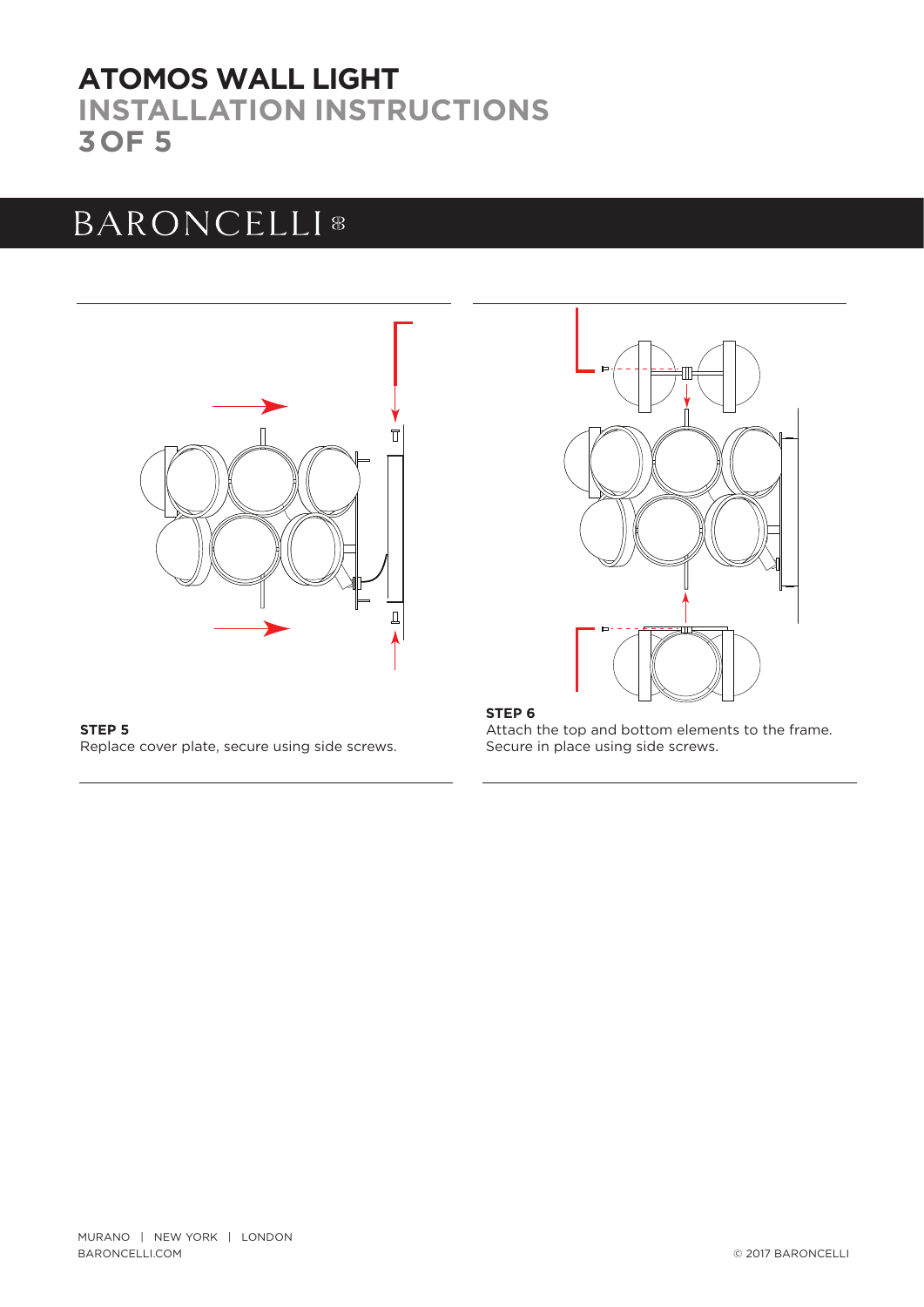## **4 OF 5 OPERATION AND MAINTENANCE \*ENSURE ANY ELECTRICAL WORK IS CARRIED OUT BY A QUALIFIED ELECTRICIAN\***

# **BARONCELLI**<sup>8</sup>





**GLASS CLEANING** Glass elements should be carefully cleaned using a soft cloth.

**METAL CLEANING** Carefully clean metal surfaces using a soft cloth and no liquid.



#### **REPLACING A BULB**

Ensure electricals are switched off and bulb has cooled down. Unscrew bulb and replace. Remove glass if required to access.